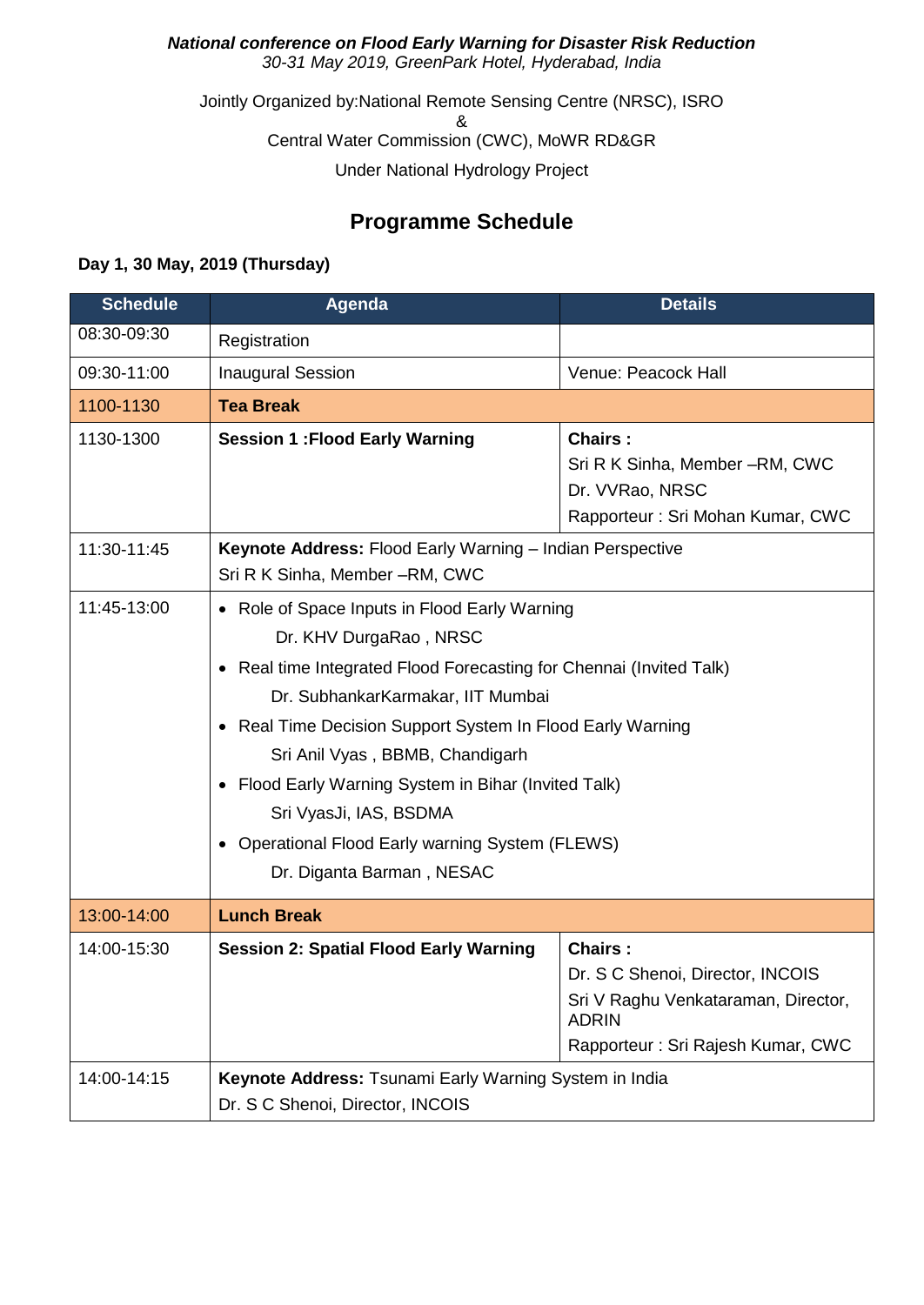| 14:15-15:30              | • Real-time Inundation Modelling of Yamuna River using 1-D & 2-D Coupled Models                                                                          |                                    |  |  |
|--------------------------|----------------------------------------------------------------------------------------------------------------------------------------------------------|------------------------------------|--|--|
|                          | Sri Pranav Shukla, CWC                                                                                                                                   |                                    |  |  |
|                          | Current Capabilities for FF&EWS in India<br>Dr. Amit Garg, DHI                                                                                           |                                    |  |  |
|                          |                                                                                                                                                          |                                    |  |  |
|                          | Simulation of Flood Inundation and Glacier Lake Outburst Using Remote Sensing<br>and Hydrodynamic Model                                                  |                                    |  |  |
|                          | Dr. Anil Kumar Lohani, NIH Roorkee                                                                                                                       |                                    |  |  |
|                          | Probabilistic Storm Surge Study Along Tamil Nadu Coast. A Case Study on<br>Kalpakkam                                                                     |                                    |  |  |
|                          | Dr. Saumendra Nath Kuiry, IIT Chennai                                                                                                                    |                                    |  |  |
|                          | • Flood Inundation Mapping & Development of Early Warning System For KosiRiver                                                                           |                                    |  |  |
| Sri Sanwar Bajiya, AECOM |                                                                                                                                                          |                                    |  |  |
|                          | • Flood Early Warning System in Krishna and Bhima basins                                                                                                 |                                    |  |  |
|                          | Mrs. Shailaja A Sulekha, WRD, Maharastra                                                                                                                 |                                    |  |  |
| 15:30-16:00              | <b>Tea Break</b>                                                                                                                                         |                                    |  |  |
| 1600-1730                | <b>Session 3: Trends in Hydrological</b><br><b>Modeling</b>                                                                                              | <b>Chairs:</b>                     |  |  |
|                          |                                                                                                                                                          | Dr. V K Dadhwal, Director, IIST    |  |  |
|                          |                                                                                                                                                          | Dr. S K Jain, Director, NIH        |  |  |
|                          |                                                                                                                                                          |                                    |  |  |
|                          |                                                                                                                                                          | Rapporteur : Sri SimhadriRao, NRSC |  |  |
| 16:00-16:15              | Keynote Address: Trends and Technologies in Hydrological Modeling<br>Dr. S K Jain, Director, NIH                                                         |                                    |  |  |
| 16:15-17:30              | • Impact of Urbanization on Extreme Precipitation (Invited Talk)                                                                                         |                                    |  |  |
|                          | Prof. Subimal Ghosh, IIT- Mumbai                                                                                                                         |                                    |  |  |
|                          | • Folded Dynamic Programming for Optimal Operation of Reservoir for Flood Control<br>(Invited Talk)                                                      |                                    |  |  |
|                          | Prof Nagesh Kumar, IISc, Bengaluru<br>• Short to medium range probabilistic stream flow forecasting using Hydrologic<br><b>Ensemble Forecast Service</b> |                                    |  |  |
|                          | Prof. V V Srinivas, IISc - Bengaluru                                                                                                                     |                                    |  |  |
|                          | • Flood management in Tungabhadra reservoir- case study for integrated operation<br>of reservoir                                                         |                                    |  |  |
|                          | Sri D Ranga Reddy, Chief Engineer, CWC                                                                                                                   |                                    |  |  |
|                          | • Spatial Flood Modelling of Yerrakalva River Basin                                                                                                      |                                    |  |  |
|                          | Dr. B. Venkateshwara Rao, JNTUH                                                                                                                          |                                    |  |  |
|                          | • Determination of Capacity of Outfall Pumps using HECRAS                                                                                                |                                    |  |  |
|                          | Sri Partha Paul, IWD, Govt of West Bengal                                                                                                                |                                    |  |  |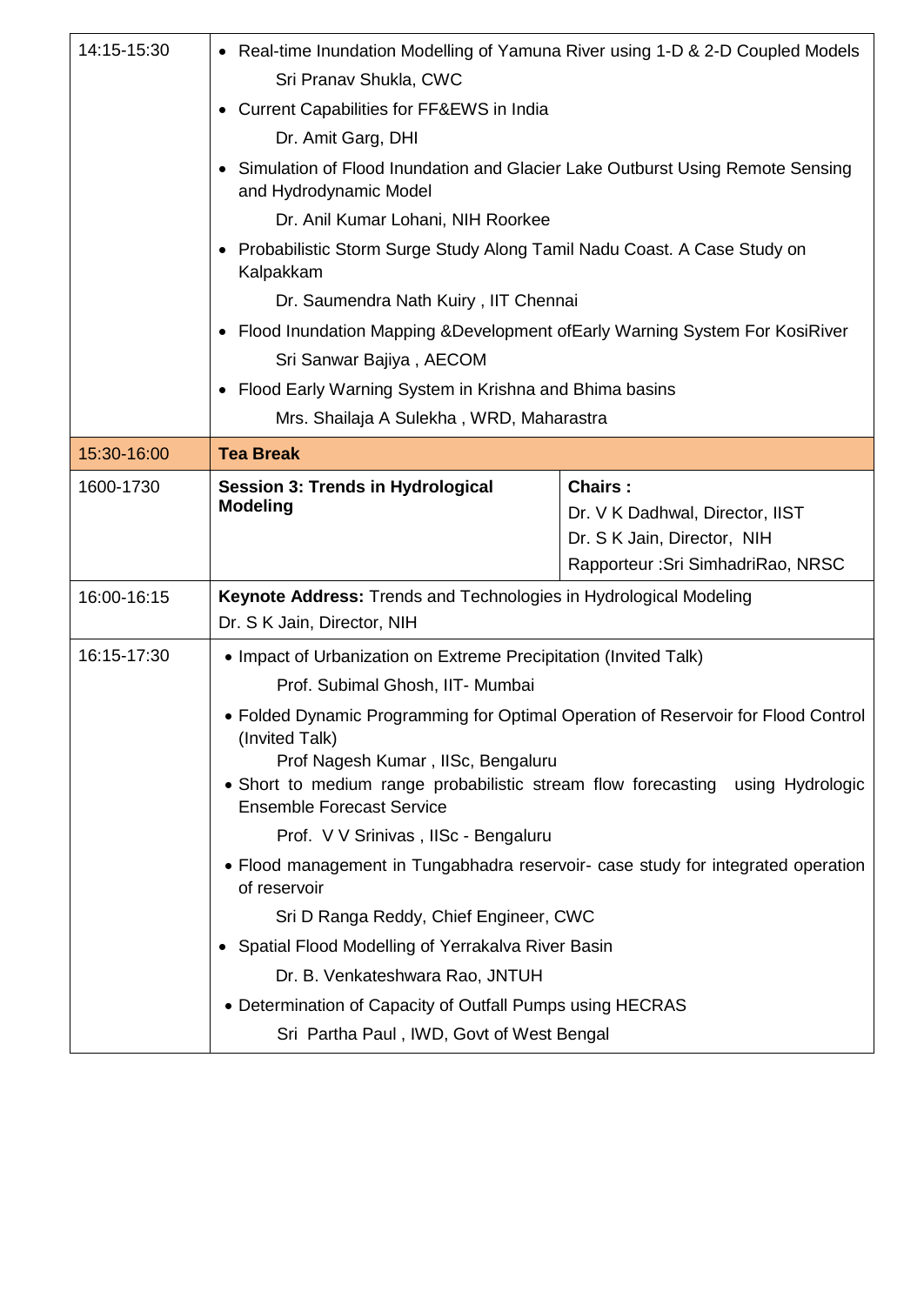## **Day 2, May 31, 2019 (Friday)**

| <b>Schedule</b> | <b>Agenda</b>                                                                                                                                                                                                                                                                                                                                                                                                                                                                                                                       | <b>Details</b>                                                                                                |  |
|-----------------|-------------------------------------------------------------------------------------------------------------------------------------------------------------------------------------------------------------------------------------------------------------------------------------------------------------------------------------------------------------------------------------------------------------------------------------------------------------------------------------------------------------------------------------|---------------------------------------------------------------------------------------------------------------|--|
| 09:00-10:30     | <b>Session 4: Urban Floods and Dam Break</b><br><b>Studies</b>                                                                                                                                                                                                                                                                                                                                                                                                                                                                      | Chair:<br>Prof. PP Mujumdar, IISc Bengaluru<br>Dr. V Bhanumurthy, AD, NRSC<br>Rapporteur: Sri C M Bhatt, IIRS |  |
| 09:00-09:15     | Keynote Address: Urban Floods - Evolving Engineering Challenges<br>Prof. PP Mujumdar, IISc, Bengaluru                                                                                                                                                                                                                                                                                                                                                                                                                               |                                                                                                               |  |
| 09:15-10:30     | • Urban Flooding - Present Status and Future Needs (Invited Talk)<br>Dr. Kapil Gupta, IIT Mumbai<br>Inter Relationship between Timing Parameters Derived From Synthetic Unit<br>Hydrograph<br>Sri Suyash Kamal Sinha, CWC<br>• Urban Flood Simulation - A case study of Hyderabad city<br>Dr. P Manjusree, NRSC<br>• Flood Estimation For dam Break Scenario, Phuktal Landslide<br>Sri Rajesh Kumar, CWC<br>Application Of GIS In Flood Inundation Mapping Due To Dam Break<br>Sri P Vijayagopal, CWPRS                             |                                                                                                               |  |
| 10:30-11:00     | <b>Tea Break</b>                                                                                                                                                                                                                                                                                                                                                                                                                                                                                                                    |                                                                                                               |  |
| 11:00-12:30     | <b>Session 5: Extreme Rainfall and Floods</b>                                                                                                                                                                                                                                                                                                                                                                                                                                                                                       | Chair:<br>Dr. K J Ramesh, DG, IMD<br>Sri Ravi Shankar, CE, CWC<br>Rapporteur: Mrs. Rekha Rani, CWC            |  |
| 11:00-11:15     | Keynote Address: Hydrological assessment in relation with water & climate<br>services<br>Dr. K J Ramesh, DG, IMD                                                                                                                                                                                                                                                                                                                                                                                                                    |                                                                                                               |  |
| 11:15-12:30     | • WRF-Hydro Community Modelling System<br>Dr. David Yates, NCAR, World Bank<br>• Flash Flood Forecast System of India<br>Sri Ashok Raja, IMD<br>Rainfall prediction using WRF model for flood early warning over North Eastern<br>Region of India<br>Mrs. Rekha Bharali Gogoi, NESAC<br>• Kerala Floods 2018 Challenges & Initiatives For Flood Advisories<br>Sri Sarad Chandra, CWC<br>• Real-time cyclone Event Impact forecasting and risk assessment through Web-<br>based application for Indian coast<br>Mrs. Indu Jain -RMSI |                                                                                                               |  |
| 12:30-13:15     | <b>Lunch Break</b>                                                                                                                                                                                                                                                                                                                                                                                                                                                                                                                  |                                                                                                               |  |
| 13:15-14:45     | <b>Session 6: Emergency Preparedness and</b><br><b>Instrumentation</b>                                                                                                                                                                                                                                                                                                                                                                                                                                                              | Chair:<br>Dr. Kamal Kishore, Member-NDMA                                                                      |  |